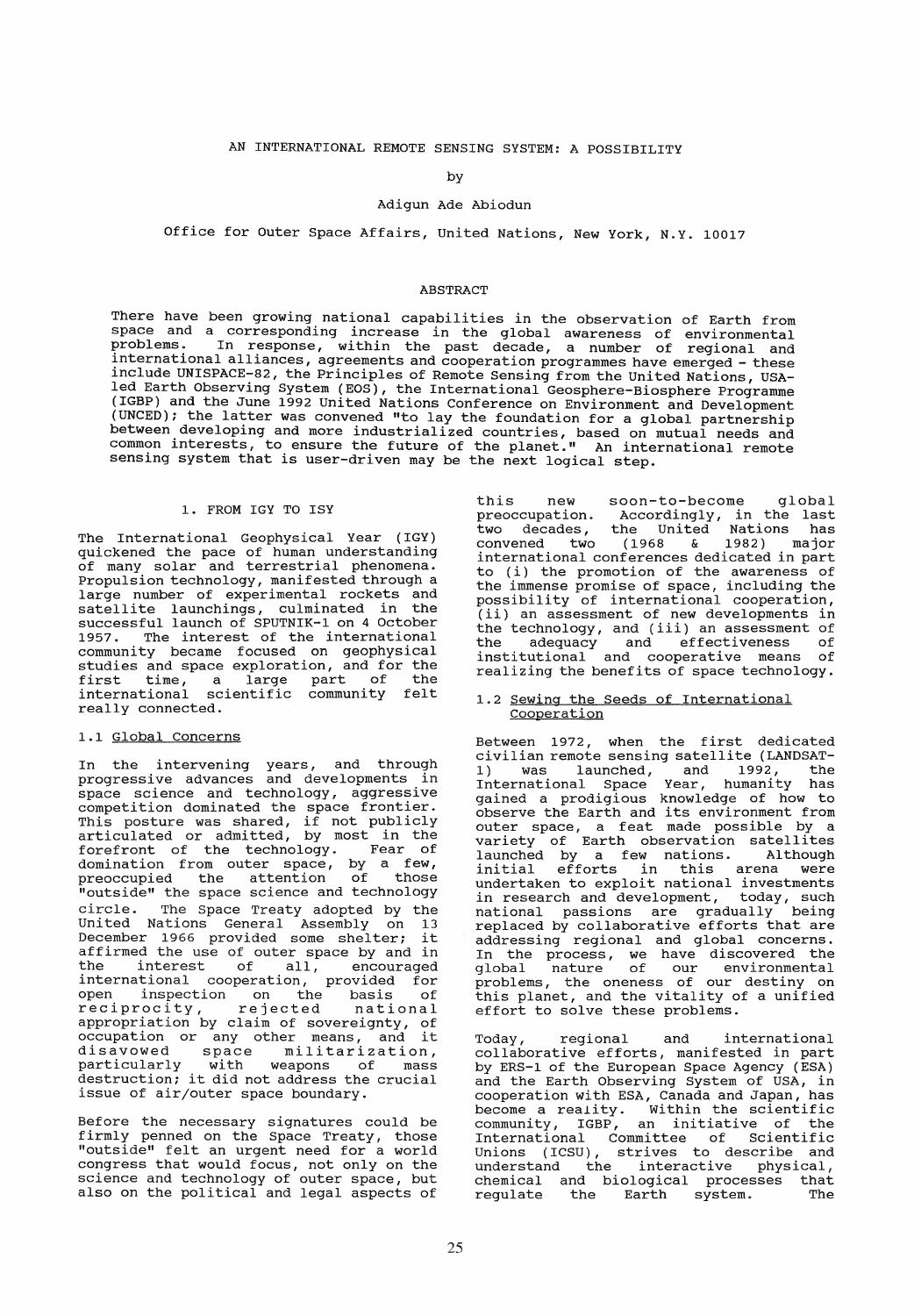International Space Year (ISY-1992), with its theme of "Mission to Planet Earth," represents the latest significant effort to achieve international cooperation in the space frontier. Just as it did in 1957 in respect of IGY, the international scientific community has embraced the idea of stressing, in 1992, a better human understanding of the complex interactions within the Earth system with the aid of Earth observation satellites.

Through the Space Agency Forum for ISY (SAFISY) 29 countries and 10 international organizations are channelling their talents and resources to take a new look at our<br>fragile planet in order to gain a better<br>understanding of the dynamics within its environment and the risks and changes to which it is exposed. Through "Mission to Planet Earth," internationally coordinated<br>space-based programmes will chart space-based programmes will chart pollution, deforestation, the greenhouse effect, ozone depletion and other threats to the Earth's environment. Of equal importance is UNCED which was convened in Rio de Janeiro in June this year, to lay the foundation for a global partnership in order to ensure the future of planet Earth.

## 2. ENGINES OF INTERNATIONAL COOPERATION

It is now universally accepted that our planet Earth is a unified system with events such as a volcanic eruption in one geographical location having repercussions<br>in other parts of the world. Thus, a in other parts of the world. Thus, a global effort to acquire necessary information through an international remote sensing system that could be used to resolve issues that affect our common destiny, such as environmental pollution, deforestation, food security and natural<br>disasters, is a logical step.

Because of the need for such unified<br>efforts, it would become increasingly difficult, in a short while, to justify, solely in the interest of national sovereignty, the solo-development and launching of orbiting Earth observation satellites that would retrace the tracks of or duplicate the services being rendered by similar existing systems. Thus, collaboration with others to enhance existing capabilities might become the<br>norm. Similarly, the high cost of undertaking space business, including the corresponding inability of most states to single-handedly shoulder the financial burdens such ventures entail, would inevitably bind the global community together to evolve an internationally acceptable Earth observation system that would meet its demands.

Furthermore, international cooperation in the acquisition and use of environmental and natural resource information has become inevitable partly because an increasing number of countries are becoming "space-capable", thus enhancing the possibilities of such a cooperation.

### 3. INTERNATIONAL REMOTE SENSING SYSTEM (IRSS)

### 3.1 Existing Proposals

A remote sensing satellite called ENVIROSAT<sup>1</sup> has been proposed for the International community. The technical parameters of a dedicated spacecraft in an orbit similar to Landsat 1, 2 & 3, and operating as a mapping and monitoring system that could serve the international community have also been suggested<sup>2</sup>.

A proposal titled PEACE mission, with six<br>payloads and ground components, was presented to SAFISY in 1989. The six PEACE candidate payloads are for "Land and Ocean Monitoring (PLOM), Global Ozone Monitoring Radiometer (GOMR) , Passive Doppler Wind Sensor (PDWS), Measurement of Air Pollution from Satellites (MAPS) , Stratospheric Aerosol measurement II (SAM II) and Space Environmental Monitor (SEM)." The proposal envisages the realisation of a remote sensing project including the launching of an appropriate environmental satellite, an appropriate environmental satellite,<br>through international cooperation that would include both developed and developing countries.<sup>3</sup>

The concept of an internationally coordinated satellite observation system that can provide daily observations for coping with fast transient environmental phenomena has matured into an initiative of the society of Japanese Aerospace Companies (SJAC) in collaboration with the Government of Japan and other space agencies around the world. The proposal, known as World Environment and Disaster Observation System (WEDOS), foresees aglobaI, around-theclock monitoring of the Earth's environment and the disasters that are occurring therein<sup>4</sup>. The space segment of WEDOS consists of a constellation of thirty-two over medium altitude sun synchronous and over medium afficude sun synchronous and<br>Earth circular orbits, and 6 Data Relay Satellites at the geostationary orbit. SJAC hopes that WEDOS could eventually be<br>an effective and realistic disaster mitigating space system.

### 3.2 primary Elements of an IRSS

The programmes and events identified in Section 1.2 of this paper are a testimony to the feasibility of establishing a mechanism for an International Remote Sensing System (IRSS). The primary elements of such a system should consist of (i) a number of complementary Earth observation satellites, with no national identity, but with adequate capabilities to meet the environmental and natural resources information needs of the international user community, and (ii) a set of data receiving and processing ground stations. The system should be wholly managed by an international consortium.

The technical parameters of such a space segment, including sensors, types and configurations, orbital inclinations, orbital repetition and altitude should meet the data requirements of those interested in the polar regions and others whose concern is the immediate environment of the equator with its cloud problems and its patterns of agriculture. The data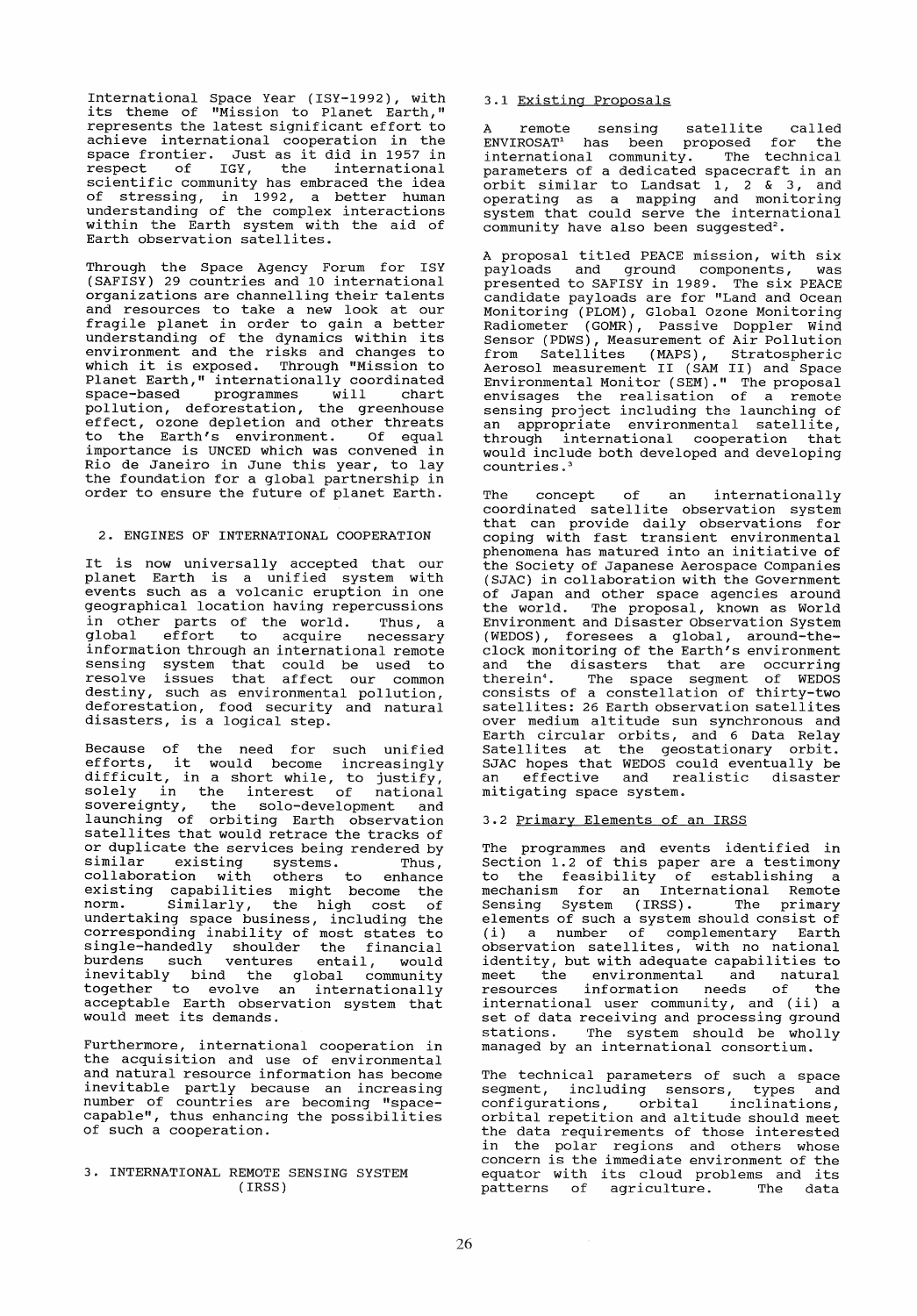receiving and processing ground stations should be practically located, equipped, staffed and operated to provide the data needs of the global community. Overlaps in the coverage areas of such stations should be absolutely miniminal and should be accommodated only if it is practically unavoidable. Necessary negotiations should marcreasers increaser ingressers in the set being integrated into this network.

### 4. WHICH MODEL TO ADOPT?

For any consortium to be accepted by the international community, it should be representative and inclusive in both structure and operations. While such a consortium could benefit from the experience of such worthy models as<br>INTELSAT and INMARSAT<sup>1</sup>, however, it should be recognized that a major prerequisite for its survival is that there should be an upper limit on the percentage of the share of the consortium that any given country can own or control.

### 4.1 Remote Sensing Task Force

In order to ensure an effective operational IRSS, an international study group should<br>be established to determine its established to determine its feasibility. Such a study group, hereafter referred to as Remote Sensing Task Force (RESTAF) could operate under the umbrella of an International Remote Sensing Council (IRSC). The establishment of the latter, recommended by the ISY Pacific Conference, stated that:

> "An International Remote Sensing Council (IRSC) should be created, perhaps under the auspices of the International Astronautical Federation. This non-profit commercial organization would<br>provide coordination between provide coordination between provide coordination between<br>remote sensing satellite builders, operators and data builders,<br>users."

The IAF accepted this challenge at its 38th Congress held in Brighton, England, in  $October 1987<sup>1</sup>$ .

The tasks of RESTAF are many and varied, and they would require input from the satellite builders and operators, and from the international data user community. Among these tasks are the following:

- **1.** A thorough assessment of data needs of the international user community;
- 2. The adequacy of existing remote sensing systems (both space and ground segments) in meeting the requirements identified in 1 above;
- 3. The definition of the parameters (both space and ground segments) of an IRSS that could meet the data requirements identified in 1 above;
- 4. The blue-print for an operational IRSS including layout, type of satellites, sensor systems capabilities and specifications, and ground segment

network including proposals for their acquisition/lease and management;

- 5. The mechanism for raising necessary capitals;
- 6. The state of readiness/preparedness of the user community to effectively utilize data from Earth observation systems;
- 7. The economic viability and selfsustainability of an IRSS; and
- 8. Political and legal issues.

While reflecting on the proposed tasks of RESTAF, one is reminded that remote sensing is burdened with a number of unique problems. Paramount among these, today, are those relating to data accessibility, are those relating to data accessibility,<br>availability, compatibility,<br>complementarity and ownership. In<br>addition, the services being rendered by communication entities such as INTELSAT and INMARSAT have immediate economic appeal, with a large pool of global customers that do not require any specialized training or education to utilize their services. For on every investment, the cost-benefit ratio in communications technology is immediately apparent. Unfortunately remote sensing has not been that lucky with most decision makers; its many indirect benefits that are not easily amenable to cost-benefit analysis mask its true value and importance. For others, in spite of close to 35 years of space exploration, the idea of going to space to observe the Earth and its environment is still numbing.

# 4.2 Data Management

Irrespective of which model is adopted, such a model should institute an inviolable mechanism that would ensure (except in cases of emergencies such as natural disasters) rapid, non-discriminatory and ansascers, rapid, non discrementers, mandated and distribution of data, and should forbid, under all circumstances, the auctioning of orbits to the highest bidder.

## 4.3 Economic Viability

To become an economically viable enterprise, the operation of a remote sensing system must generate products that are both needed and affordable. To be are both needed and arrordable. To be<br>needed requires that it be user-driven. Globally, remote sensing is yet to achieve this status. Although producers of remote sensing products have consistently demonstrated annual gains in their market strength however, the limited appreciation and know'ledge of remote sensing and i ts capabilities, particularly in the developing countries, preclude the widespread demand for and applications of space acquired images and digitized data.

# 4.4 A Mutually Beneficial System

Furthermore, a successful operation of an international remote sensing system presupposes that it would be mutually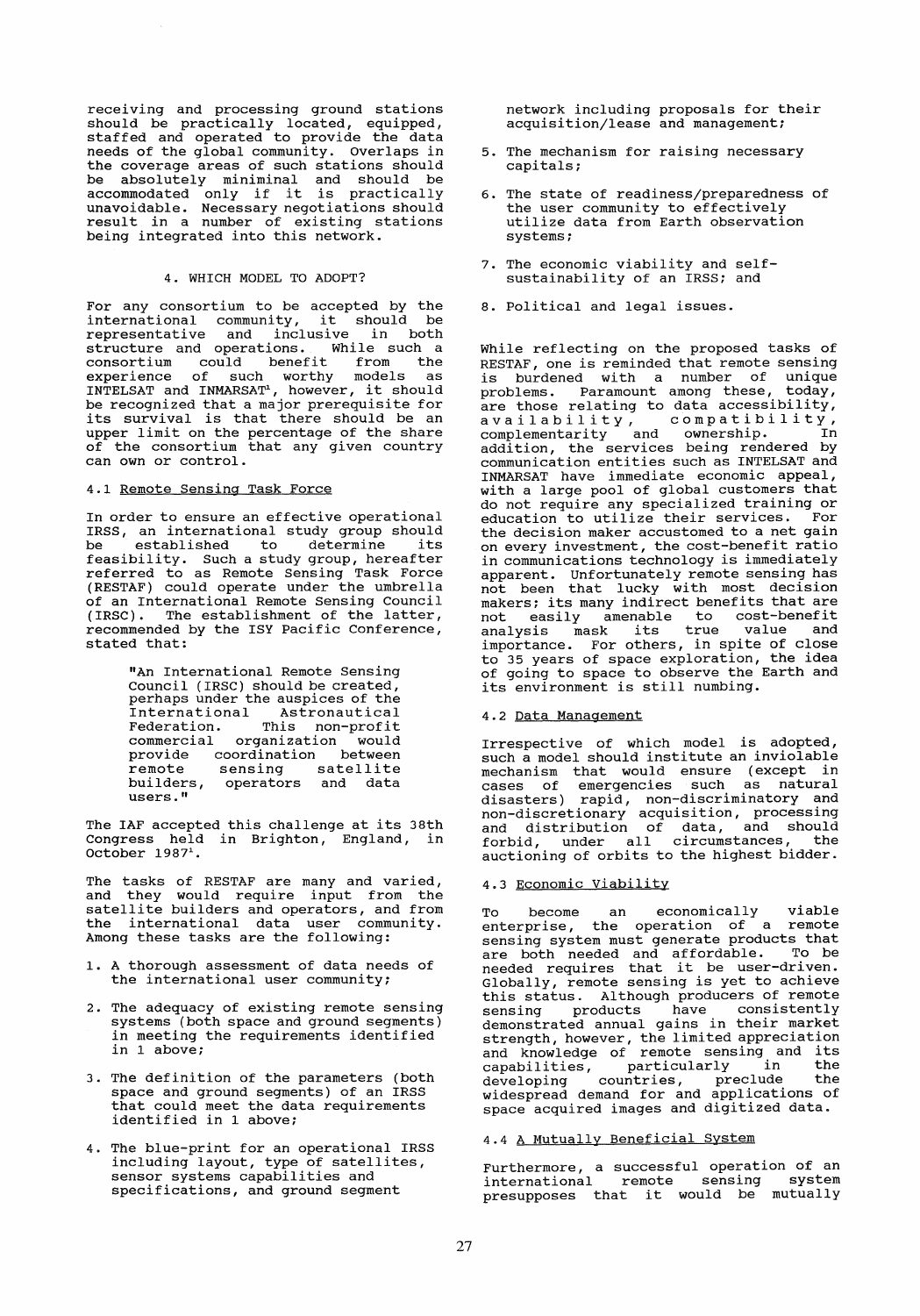beneficial for both the developed and the developing countries. For the latter, such a step will be an important one, since they will become active partners in a global venture on environmental monitoring through the modern techniques of space systems<sup>3</sup>. In addition the related activities could provide additional impetus for the creation of new institutions and systems or the expansion of existing ones and subsequently facilitate the handling and use of space racilitate the nangling and use or space<br>data as a part of an overall long-term development strategy in these countries.

Thus, a higher level of knowledge and expertise beyond that which exists today is needed by educators and research and<br>application scientists in the developing countries in order that they can make significant contributions to the solution of global, regional and national environmental problems and thus become active partners in these global ventures. In particular, educators and scientists in the developing countries should participate in the definition of remote sensing instrument requirements, and in the investigation of the weaknesses and difficulties in current and future difficulties in current and future<br>instrument-design-including-the-definition of techniques for their improvement. They should contribute to the development of<br>calibration techniques for Earth techniques for observation data including the development of software for image assessment, the<br>establishment of assessment criteria and establishment of assessment criteria, in the definition of calibration strategies with the aid of calibration targets and targets of opportunity. They should also contribute to the evaluation of Earth observation data and to the assessment of observation data and to the assessment of<br>its value in various Earth science disciplines. These capabilities can only disciplines. These capabilities can only<br>be acquired through long-term intensive education. A united Nations initiative to establish Centres for Space Science and Technology Education<sup>5</sup> in existing national/regional institutions in the developing countries should be of significant assistance in developlng such capabilities.

These Centres shall be viable teaching and research institutions that are capable of researen inscreasions enac are expanse or transmission of knowledge. Glven the global realities and concerns of our time, the initial emphasis of these Centres shall concentrate on in-depth education, research and applications programmes in remote sensing and satellite meteorology as part of the essential tools for environmental monitoring and natural resources<br>management. These activities shall be<br>carried out in two phases: (i) the carried out in two phases: development and transmission of knowledge deveropment and cransmission of knowledge disciplines for aperiod of nine months to educators and research and application scientists, particularly those in the scientists, particularly those in the<br>natural and physical sciences at the natural and physical services are ensured aniversities, committed correspondent countries, and (ii) the execution of complementary follow-on projects, for a period of one year, by each participant, in perfou of one year, by each partformance, in<br>his/her country, immediately after the conclusion of phase one above.

With the support of the governments of Canada and Spain, the evaluation mission in respect of the Centre in Latin America and the Caribbean was organized in late May this year. A host country will be identified after a careful study of the report of this mission. Three similar missions to Africa, Asia and the Pacific and the Arab countries are planned for the fourth quarter of this year. Each Centre will be inaugurated once the host country selection process has been completed.

## 4.5 United Nations Centres and the IRSS

Because these Centres will be regional in character and international in operation, and because of their initial focus, they will be weIl placed to manage a number of data receiving and processing ground<br>receiving stations that will be a part of the IRSS network.

### 4.6 An IRSS Evolution Process

Although the first dedicated civilian<br>remote sensing satellite (LANDSAT-1) was remote sensing satellite (LANDSAT-1) was launched in July 1972, twelve of the first Familied in Sary 1972, ewere of the first<br>fourteen years after this satellite was<br>launched were mired in unprecedented launched were mired in unprecedented<br>negotiations at the United Nations in order to evolve an internationally acceptable set of guidelines for the global operation of Si garacrines for the grobal operation of<br>such satellites. What subsequently emerged in 1985 as a set of Principles on Remote Sensing<sup>6</sup> has been adopted with expressed reservations. Indeed, in the absence of any reservation, the negotiations would have been concluded with either a<br>convention or a treaty. Thus, the evolution of an IRSS will require time.

## 5. CONCLUSION

Existing and growing capabilities in the acquisition and processing of environmental and natural resources information suggest that an international remote sensing system is feasible. However, these capabilities must be complemented by a committed effort not only to enlarge numerically the user<br>community, but of equal importance is the need to enhance the capability of that community. The aforementioned Centres for Space Science and Technology Education stand ready to play such a role. Furthermore, the evolution of an IRSS will require patience; its social and humanitarian benefits outweigh any untoward benefit-cost analysis. An operational IRSS would certainly accelerate the pace at which the international community addresses its environmental problems; and in the process, remote sensing may even prove to<br>be commercially viable. On the whole, an be commercially viable. On the whole, an<br>IRSS should enhance the professional contributions of most countries of the world to the solutions of global problems.<br>Given the variety and depth of initiatives Given the variety and depth of initiatives on Earth observation programmes that have surfaced in recent years, particularly through SAFISY and other entities, it is apparent that an IRSS is a logical followup to the International Space Year.